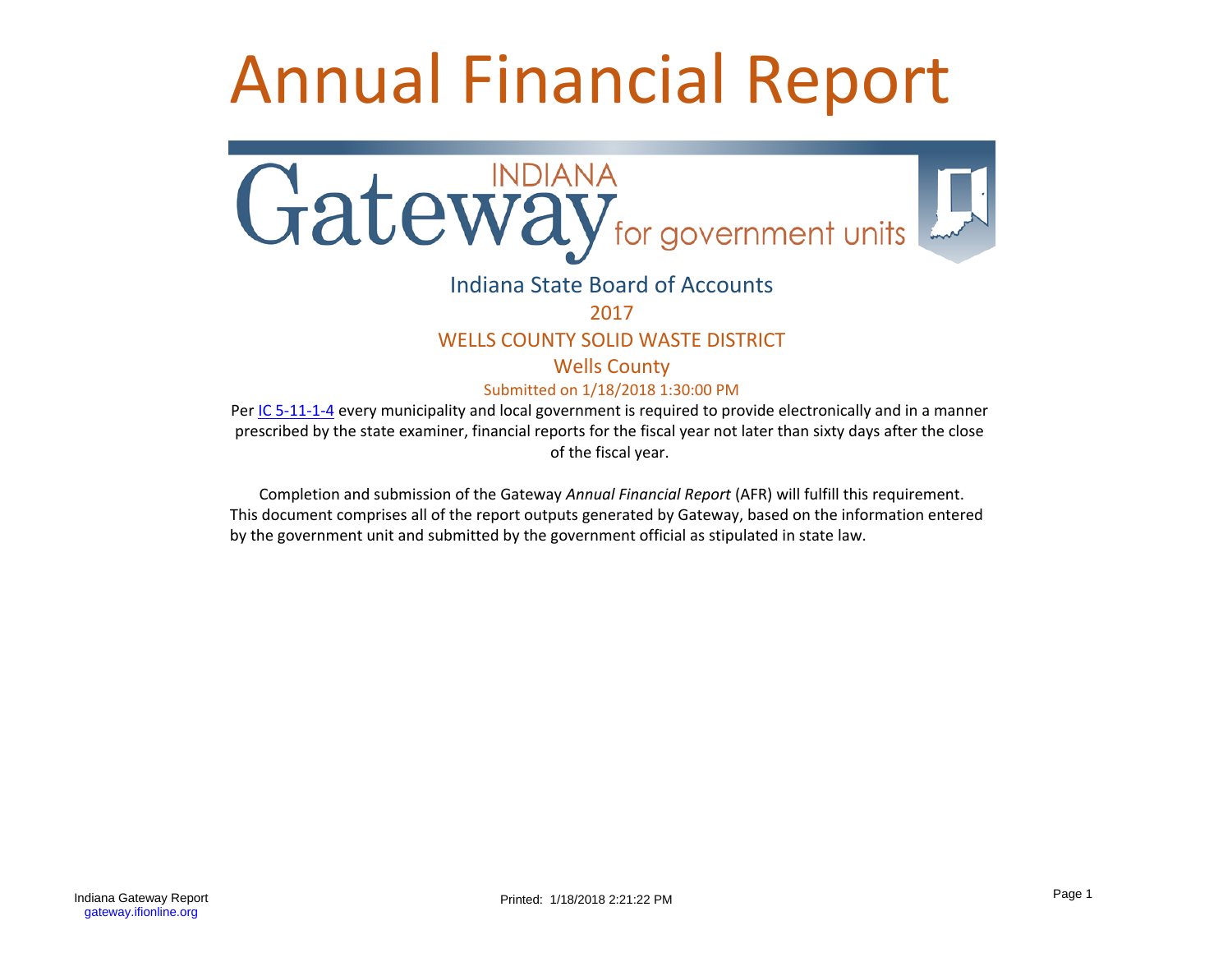## **Wells County Solid Waste District, Wells County, Indiana Annual Financial Report - 2017 Cash & Investments Combined Statement**

| Local Fund<br>Local Fund Name<br>Number |  |                             | <b>Beg Cash</b><br>& Inv Bal<br>Jan 1, 2017 | <b>Receipts</b> | <b>Disbursement</b> | <b>End Cash</b><br>& Inv Bal<br>Dec 31, 2017 |
|-----------------------------------------|--|-----------------------------|---------------------------------------------|-----------------|---------------------|----------------------------------------------|
| <b>Governmental Activities</b>          |  | Solid Waste Management Fund | \$212,069.89                                | \$166,443.55    | \$158,689.70        | \$219,823.74                                 |
|                                         |  | <b>GRAND TOTAL</b>          | \$212,069.89                                | \$166,443.55    | \$158,689.70        | \$219,823.74                                 |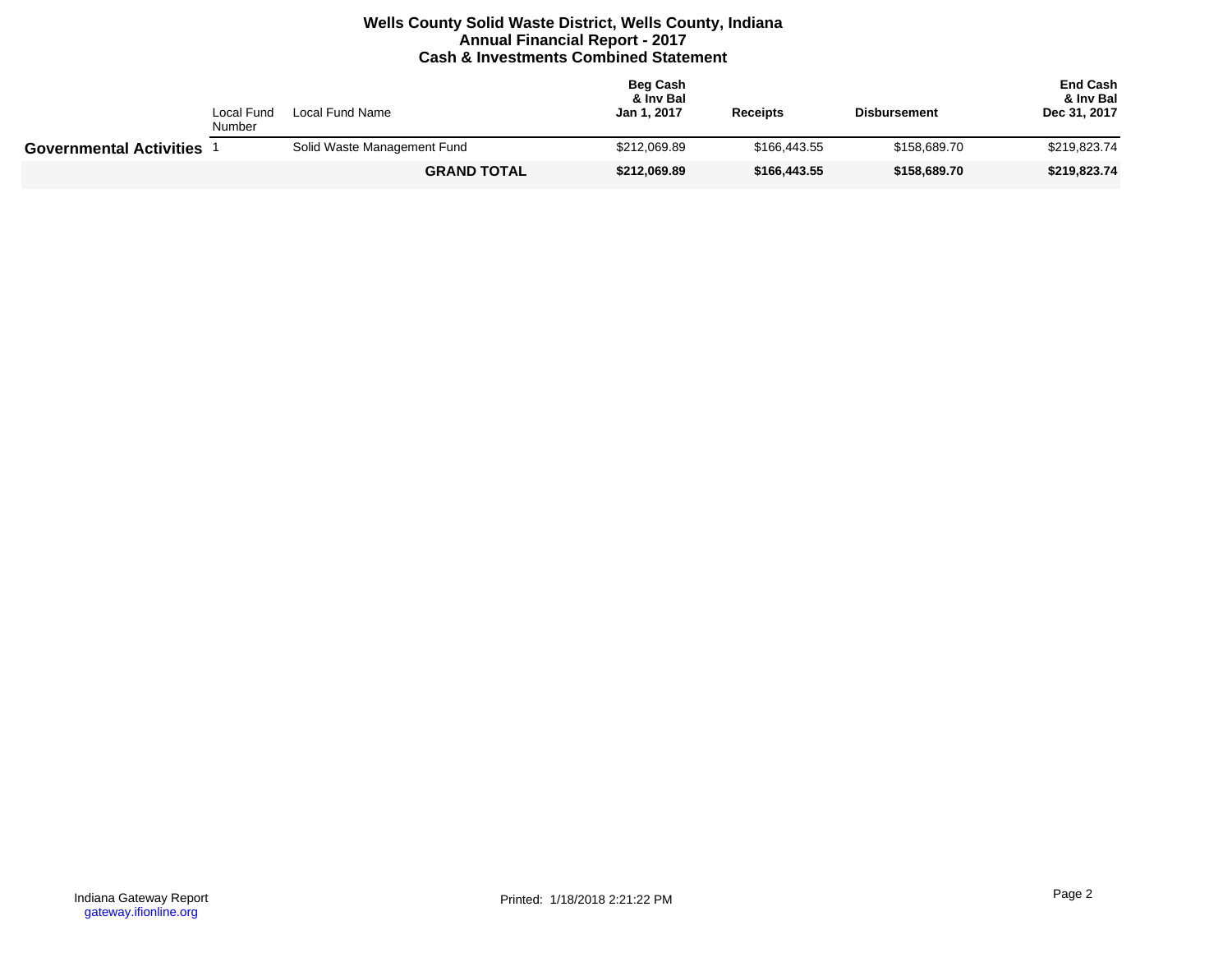## **Wells County Solid Waste District, Wells County, Indiana Detailed Receipts - 2017**

| <b>Governmental Activities</b>       | Solid Waste Management Fund              | <b>General Property Taxes</b>          | \$121,259.95 |
|--------------------------------------|------------------------------------------|----------------------------------------|--------------|
|                                      |                                          | Local Income Tax (LIT) for Levy Freeze | \$39,905.00  |
|                                      | <b>Total Taxes and Intergovernmental</b> |                                        | \$161,164.95 |
|                                      |                                          | Earnings on Investments and Deposits   | \$820.85     |
|                                      |                                          | <b>Refunds and Reimbursements</b>      | \$4,457.75   |
|                                      | <b>Total Other Receipts</b>              |                                        | \$5,278.60   |
|                                      | <b>Total Solid Waste Management Fund</b> |                                        | \$166,443.55 |
| <b>Total Governmental Activities</b> |                                          |                                        | \$166,443.55 |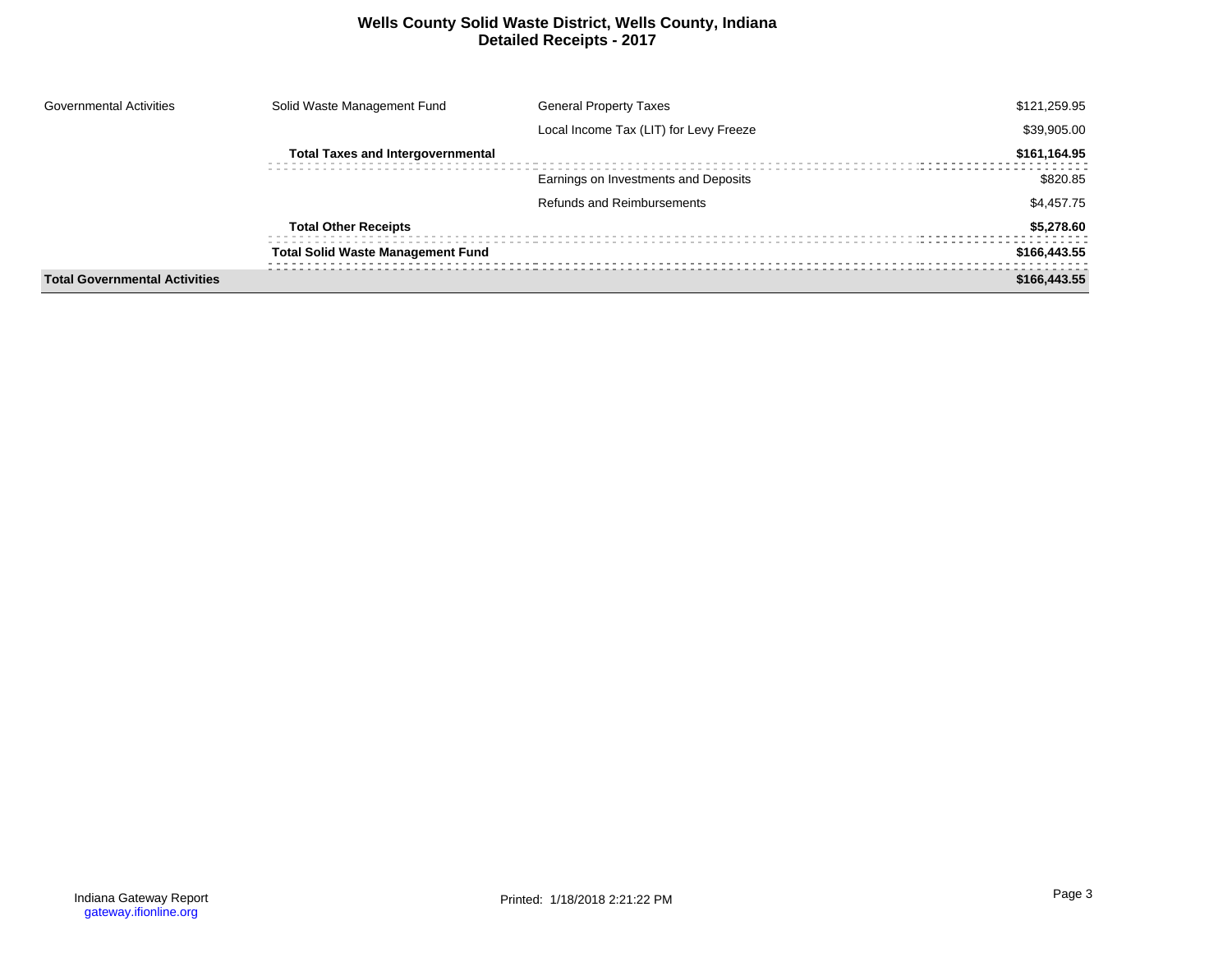## **Wells County Solid Waste District, Wells County, Indiana Disbursements by Fund - 2017**

| <b>Governmental Activities</b>       | Solid Waste Management Salaries and Wages<br>Fund |                                    | \$80,644.44  |
|--------------------------------------|---------------------------------------------------|------------------------------------|--------------|
|                                      |                                                   | <b>Other Personal Services</b>     | \$3,480.00   |
|                                      |                                                   | <b>Employee Benefits</b>           | \$10,110.40  |
|                                      |                                                   | <b>Total Personal Services</b>     | \$94,234.84  |
|                                      |                                                   | <b>Operating Supplies</b>          | \$828.40     |
|                                      |                                                   | <b>Total Supplies</b>              | \$828.40     |
|                                      |                                                   | <b>Professional Services</b>       | \$10,587.07  |
|                                      |                                                   | Communication and Transportation   | \$654.70     |
|                                      |                                                   | <b>Printing and Advertising</b>    | \$1,230.78   |
|                                      |                                                   | Insurance                          | \$9,671.20   |
|                                      |                                                   | <b>Utility Services</b>            | \$4,577.75   |
|                                      |                                                   | Repairs and Maintenance            | \$8,615.48   |
|                                      |                                                   | Rentals                            | \$525.00     |
|                                      |                                                   | Other Services and Charges         | \$24,673.42  |
|                                      |                                                   | <b>Total Services and Charges</b>  | \$60,535.40  |
|                                      |                                                   | Machinery, Equipment, and Vehicles | \$3,091.06   |
|                                      |                                                   | <b>Total Capital Outlays</b>       | \$3,091.06   |
|                                      | <b>Total Solid Waste Management Fund</b>          |                                    | \$158,689.70 |
| <b>Total Governmental Activities</b> |                                                   |                                    | \$158,689.70 |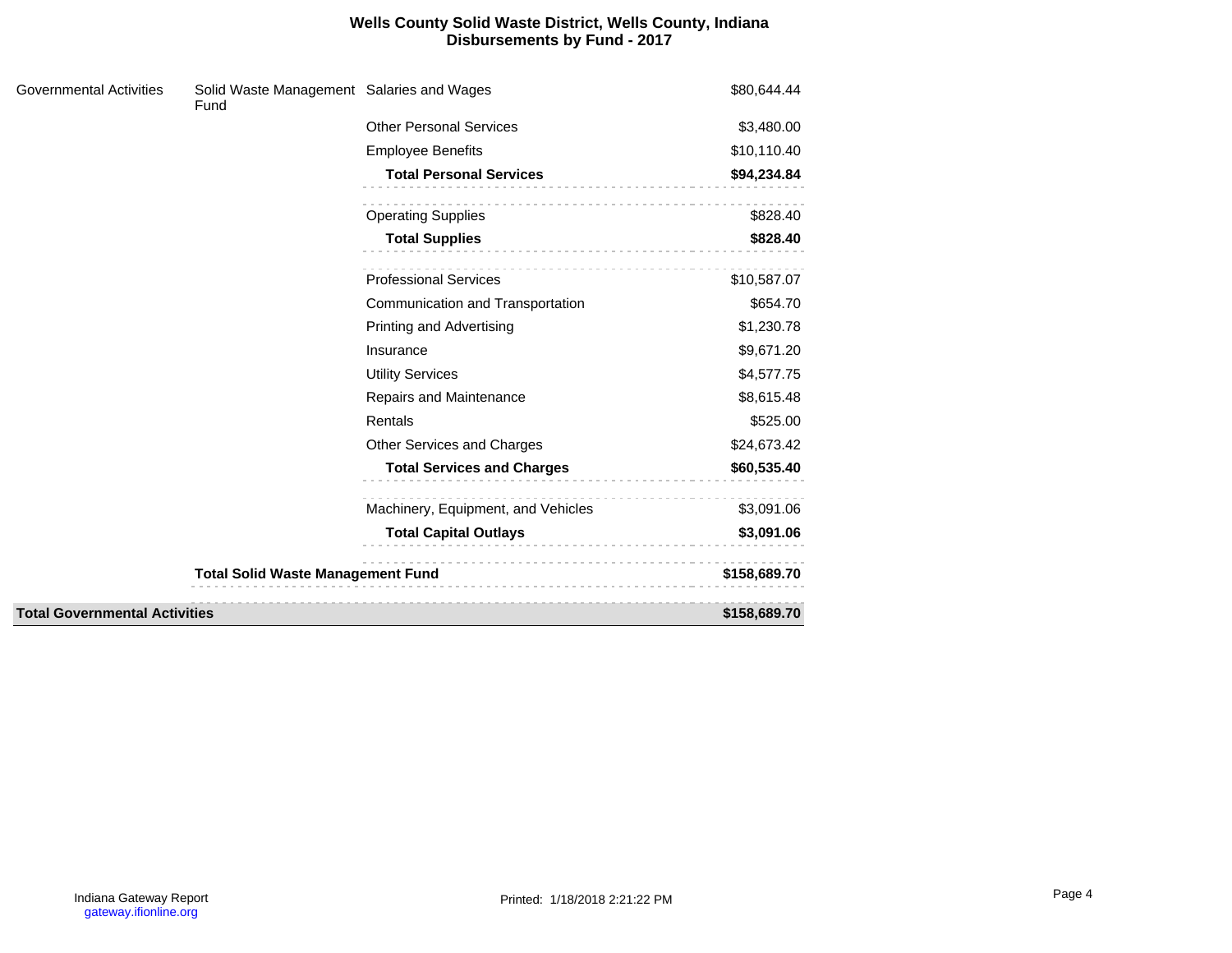**GRAND TOTAL**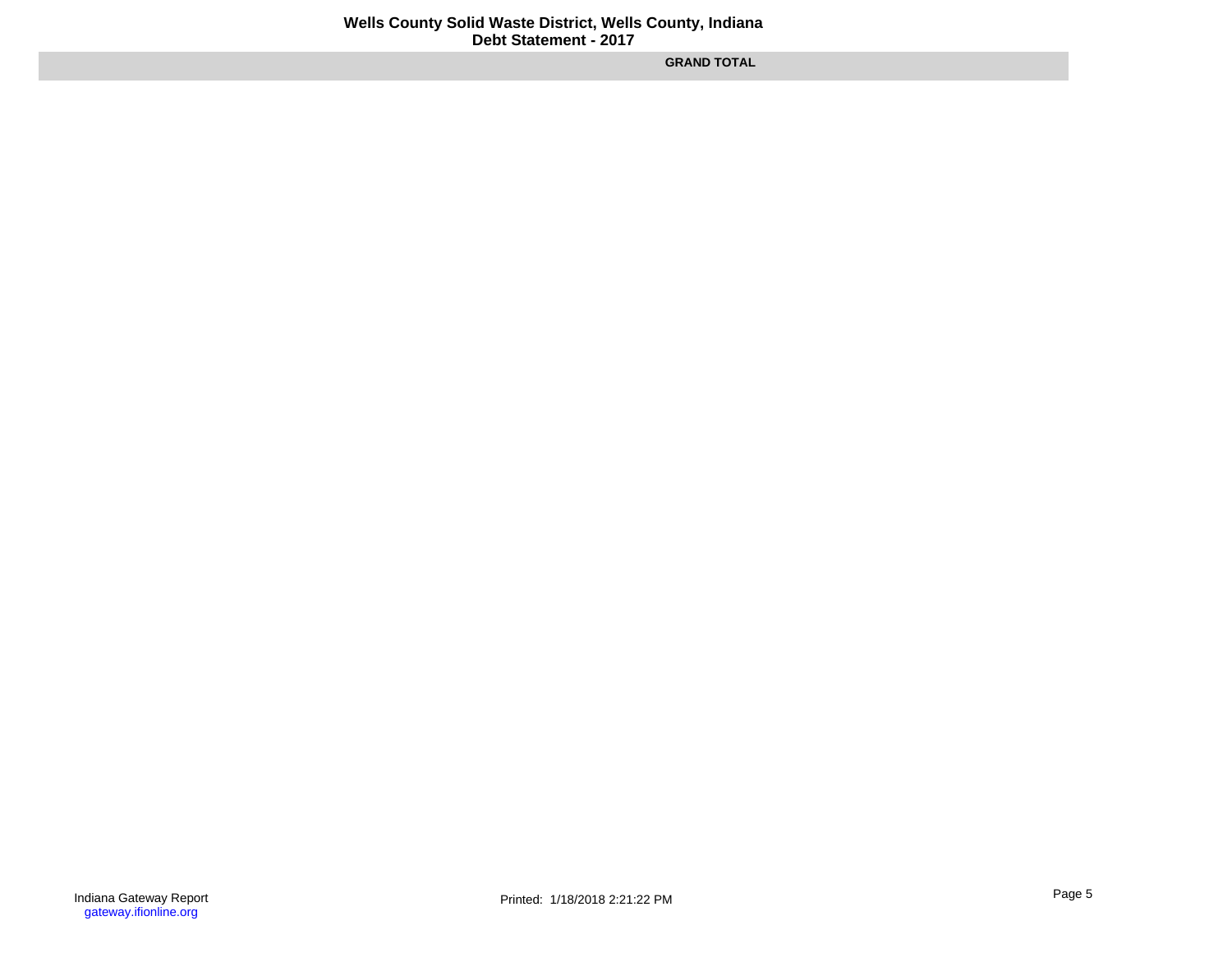#### **Wells County Solid Waste District, Wells County, Indiana Leases 2017**

| ∟essor | Description or Purpose_ | <b>Annual Lease</b><br><b>Payment Due</b> | Leasel<br><b>Begining</b><br><b>Date</b> | Lease<br>Ending<br>Date |
|--------|-------------------------|-------------------------------------------|------------------------------------------|-------------------------|
|        |                         |                                           |                                          | <b>GRAND TOTAL</b>      |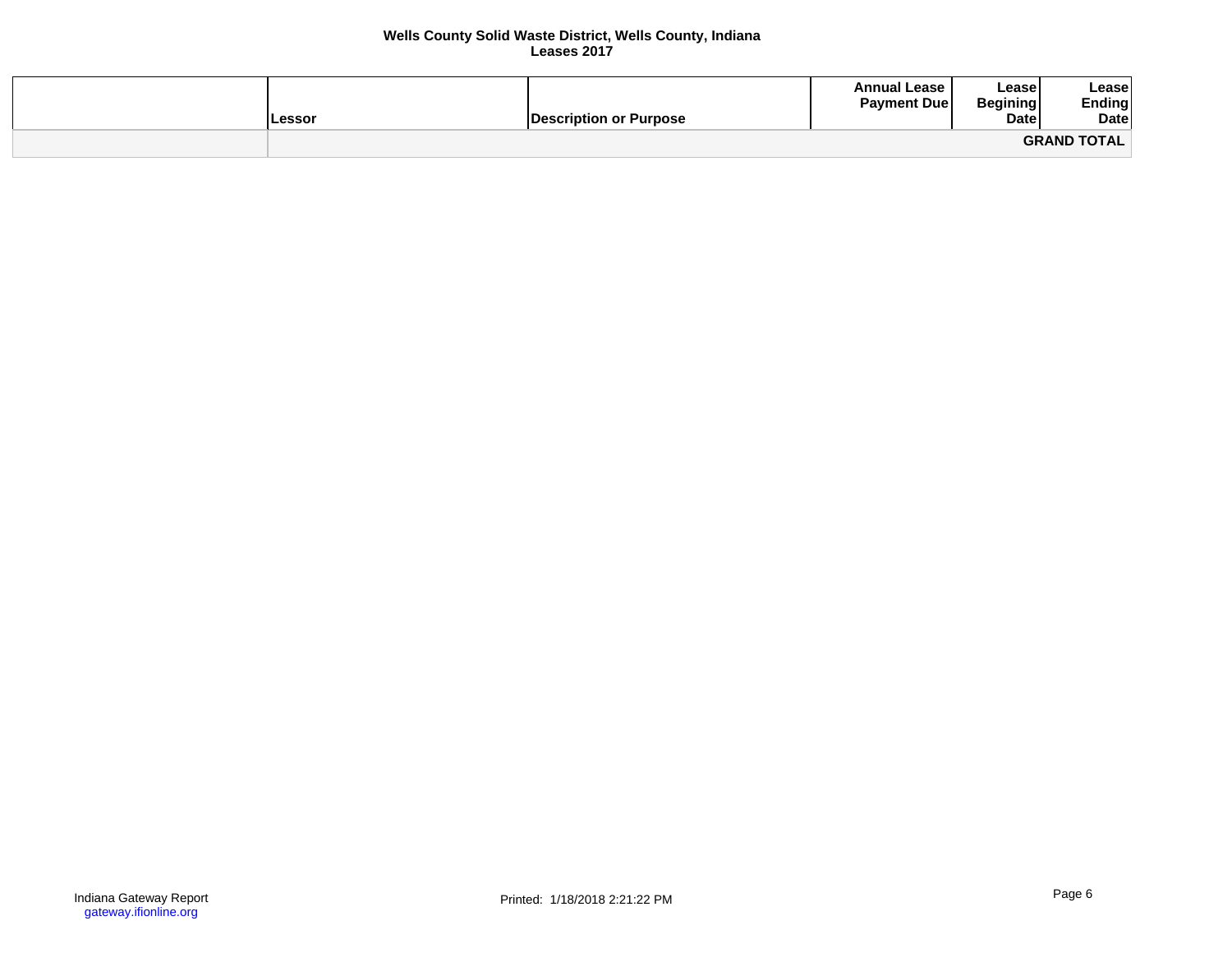#### **Wells County Solid Waste District, Wells County, Indiana Capital Assets 2017**

| <b>Government or Enterprise</b>   | Land   | Infrastructurel | <b>Building</b> | <b>Improvements</b><br>Other Than<br><b>Buildings</b> | Machinery.<br>Equipment,<br>and Vehicles | <b>Construction</b><br>in Progress | <b>Books</b><br>and Other | Total       |
|-----------------------------------|--------|-----------------|-----------------|-------------------------------------------------------|------------------------------------------|------------------------------------|---------------------------|-------------|
| Governmental Activities (General) | \$0.00 | \$0.00          | \$0.00          | \$2,775.00                                            | \$29.177.00                              | \$0.00                             | \$0.00                    | \$31,952.00 |
| <b>TOTAL</b>                      | \$0.00 | \$0.00          | \$0.00          | \$2,775.00                                            | \$29,177.00                              | \$0.00                             | \$0.00                    | \$31,952.00 |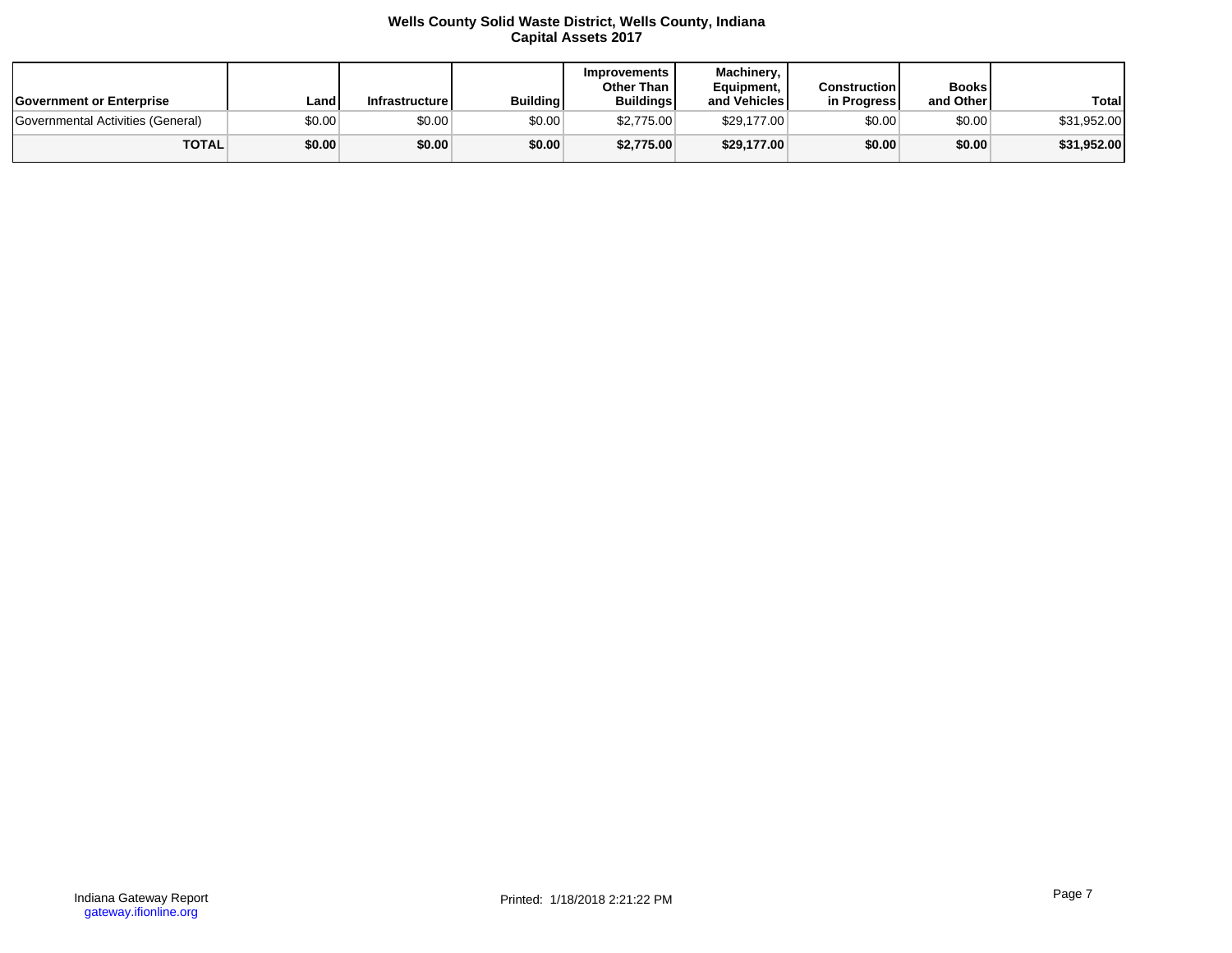| Wells County Solid Waste District, Wells County, Indiana<br><b>Accounts Payable/Receivable Statement - 2017</b> |                            |                               |  |  |  |
|-----------------------------------------------------------------------------------------------------------------|----------------------------|-------------------------------|--|--|--|
| <b>Government or Enterprise</b>                                                                                 | <b>Accounts</b><br>Payable | <b>Accounts</b><br>Receivable |  |  |  |
| Governmental Activities                                                                                         | \$0.00                     | \$0.00                        |  |  |  |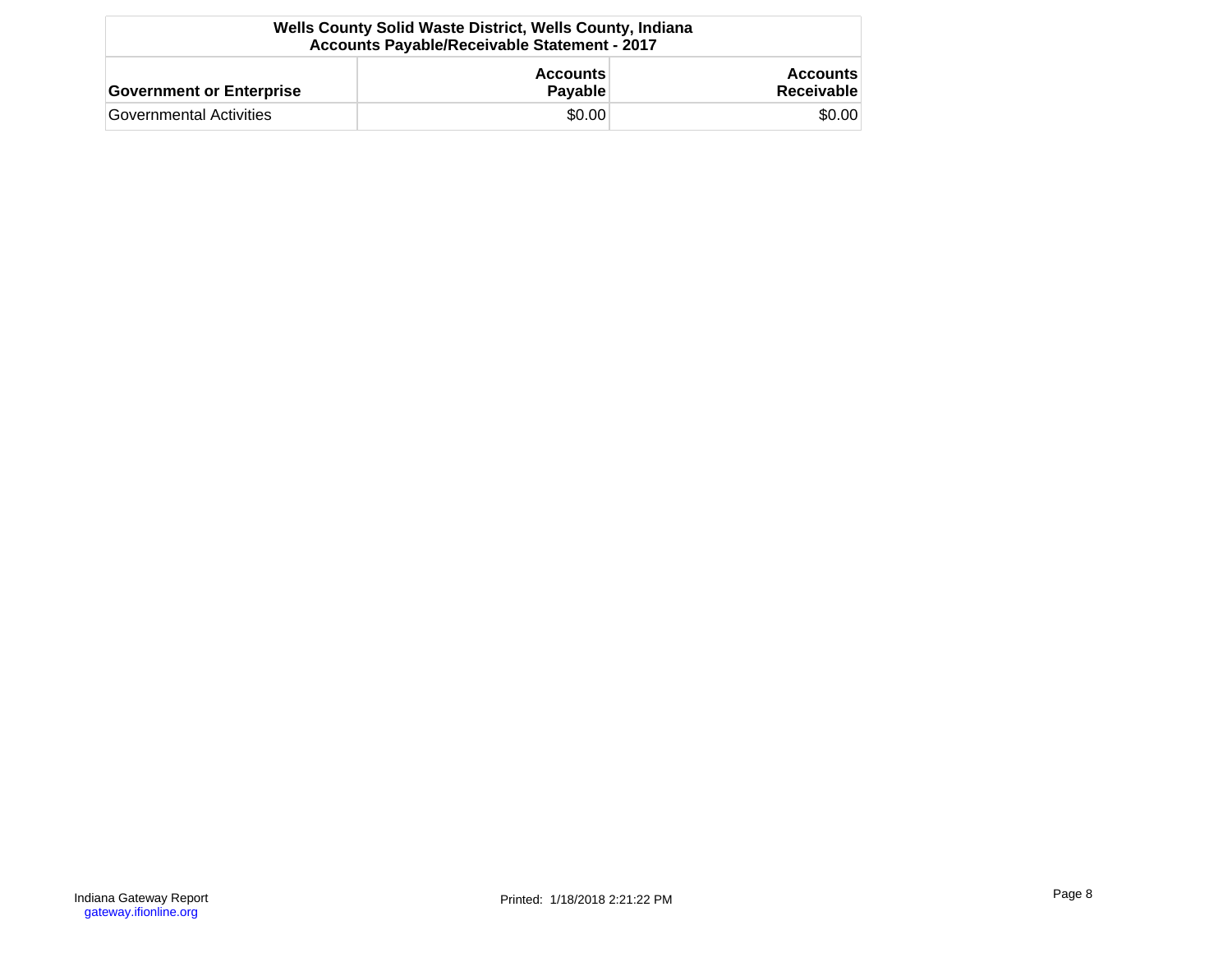#### **Wells County Solid Waste District, Wells County, Indiana Financial Assistance to Non Governmental Entities - 2017**

| <b>Name</b><br><b>City/State</b><br>Federal<br><b>Street Address</b><br>County<br>ax ID | <b>Phone</b><br><b>Description</b><br>Operatinq<br><b>Officer Name</b> | <b>Amount</b><br>Type |
|-----------------------------------------------------------------------------------------|------------------------------------------------------------------------|-----------------------|
|-----------------------------------------------------------------------------------------|------------------------------------------------------------------------|-----------------------|